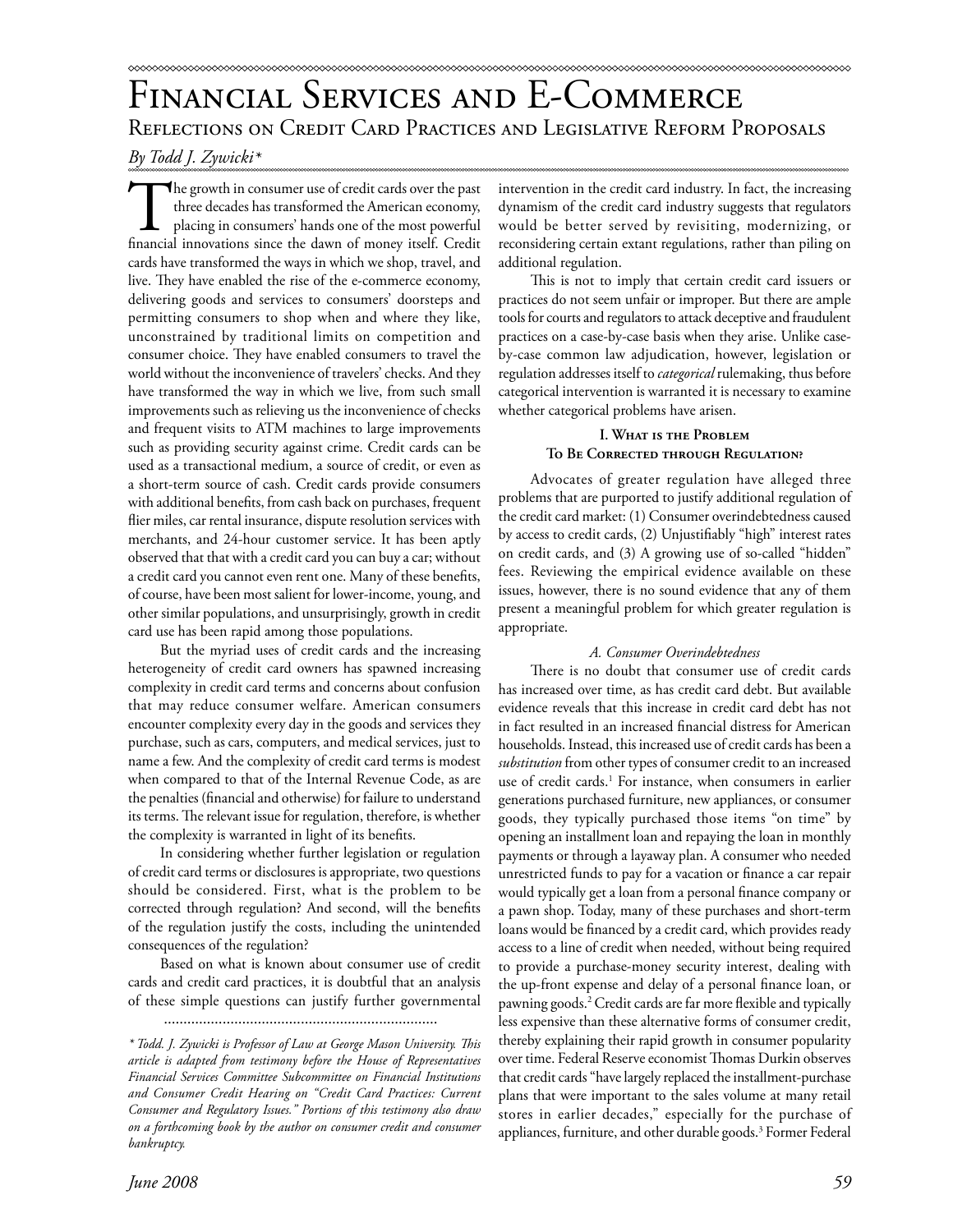Reserve Chairman Alan Greenspan similarly observed, "[T]he rise in credit card debt in the latter half of the 1990s is mirrored by a fall in unsecured personal loans."4

In fact, the evidence suggests that the growth in credit cards as a source of consumer credit is explained almost completely by this substitution effect. Thus, even as credit card use has risen rapidly over time, it does not appear that this has contributed to any increase in consumer financial distress.<sup>5</sup>

Since 1980, the Federal Reserve has calculated on a quar-

terly basis the "debt service ratio," which measures the proportion of a household's income dedicated each month to payment of its debts.

As this figure illustrates (top), the overall debt service ratio for non-mortgage debt (consumer revolving plus nonrevolving debt) has fluctuated in a fairly narrow band during the period 1980 to 2006. In fact, the non-mortgage debt service ratio was actually slightly higher at the beginning of the data series in 1980 (0.0633) than at the end in the first quarter of 2006 (0.0616) with local peaks and troughs throughout.

Further isolating non-mortgage consumer debt into revolving and nonrevolving components illustrates the substitution effect (see bottom graph).

As can be readily observed, from 1980 there has been a gradual downward trend in



especially attractive to them. As a report of the Chicago Federal Reserve Bank concluded, "The increase in the credit card debt burden for the lowest income group appears to be offset by a drop in the installment debt burden. This suggests that there has not been a substantial increase in high-interest debt for lowincome households, but these households have merely substituted one type of highinterest debt for another."7 As with the overall population, the percentage of lowest-quintile households in financial distress has been largely constant since 1989,

has fluctuated within a narrow band since 1989.<sup>6</sup>

This substitution effect of credit card for other types of consumer credit has been most pronounced for lower-income debtors, primarily because this group historically has faced the most limited credit options; thus, credit cards are likely to seem

> and in fact, the percentage of lowest-income households in financial distress is actually at its lowest level since 1989.

In fact, it is likely that this data actually tends to *overestimate* the contribution of revolving debt to the debt service ratio, because

the debt service burden of non-revolving installment credit, such as car loans, retail store credit (such as for appliances or other consumer goods) and unsecured loans from personal finance companies, that mirrors the upward trend for the credit card debt service burden over this same period, leaving the overall consumer credit debt service ratio unchanged. Moreover, according to the Survey of Consumer Finances, the percentage of households in financial distress (as measured by a total debt service ratio, including mortgage credit, of greater than 40%)

of peculiarities in the way in which the debt service ratio is measured. First, there has been a dramatic increase in household wealth holdings over the past decade or so, first because of the roaring stock market of the late 1990s, and then the rapid appreciation in housing values into the 2000s. Because consumers rationally borrow against and consume some percentage their accumulated wealth, during periods of rapidly increasing household wealth (such as during the 1990s) consumers would be expected to increase their consumption and consumer debt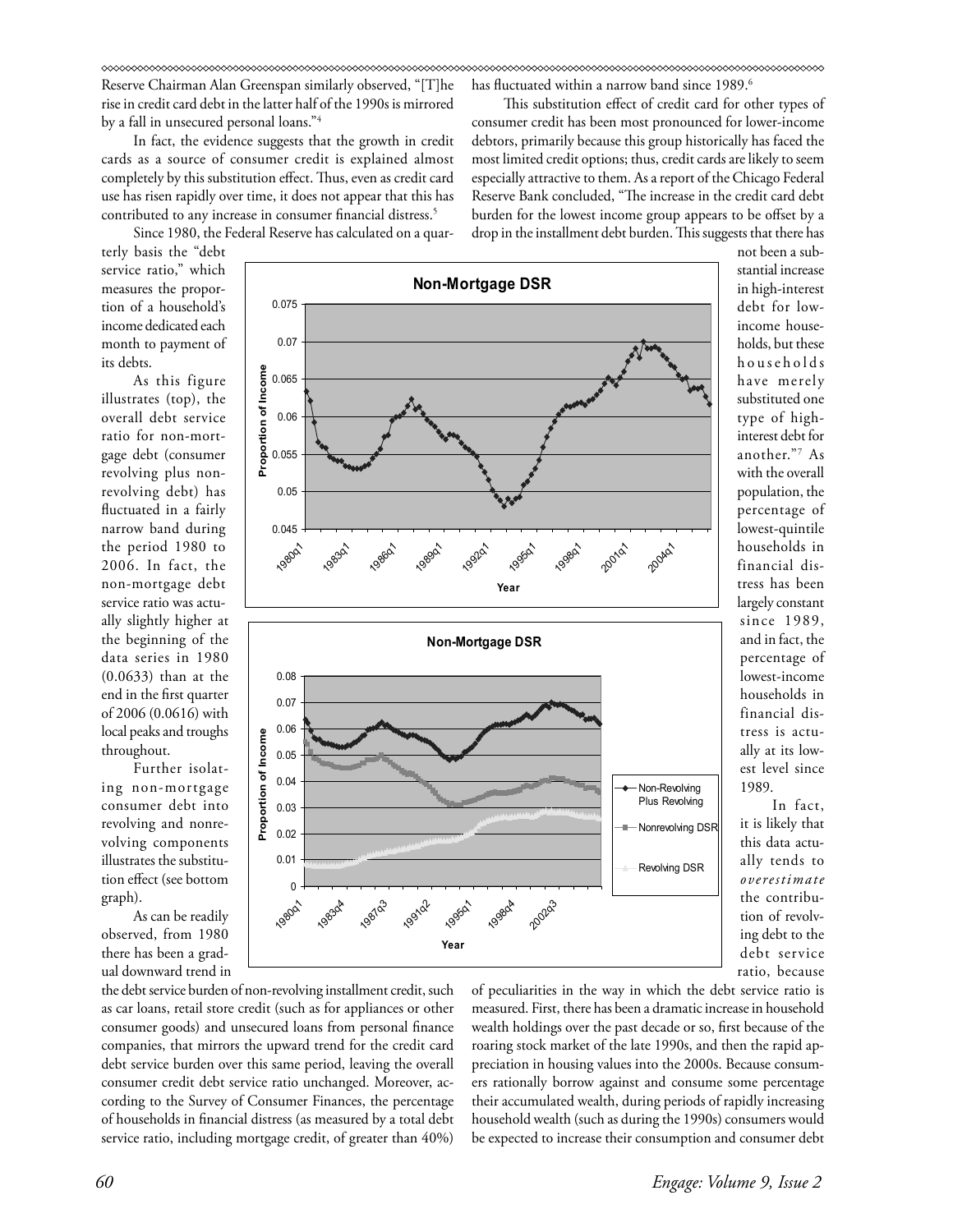in order to liquidate some of this accumulated wealth. The ratio of consumer credit to household net worth has been about 4% of household wealth for at least the past fifty years; thus, as consumer wealth rises, consumers will tend to increase their debt holdings even though their measured income does not increase.<sup>8</sup>

Second, the data used here to measure revolving credit likely tends to overestimate the true amount of revolving credit because of a rise in transactional use over time, an overestimation that tends to grow over time. Revolving credit is measured by the credit card balance *outstanding* at the end of a given month, regardless of whether it is actually revolved or paid off at the end of the billing cycle. As a result, the data also report as part of outstanding revolving credit balances on transactional accounts that will be paid at the close of the billing cycle, but happen to be outstanding at the time of reporting. Because

much of this growth in the median size of transactional purchases probably results from a rise in cash-back and cobranding benefits. In addition, because convenience users do not have to pay for their purchases until the end of the billing period *plus* the grace period after receiving their bill, they have the opportunity to take advantage of interest rate "float" during the time between their purchase and payment of the obligation, which may be as long as forty-five to sixty days. During that period, a transactional user essentially receives a free loan from the credit card issuer at zero percent interest,<sup>11</sup> during which time those same funds can be invested in assets that generate a positive return, even if only a money market account or similar safe, short-term investment. In fact, empirical evidence tends to suggest that consumers do exactly this—convenience users tend to carry smaller precautionary balances in their checking accounts than revolvers, suggesting that they are taking advantage of this

some of this transactional debt is still outstanding at the end of the month, it is recorded as an outstanding debt balance and thus an increase in transactional credit card use will artificially increase the measured amount of revolving credit and overstate revolving credit as a percentage of income.

Transactional or "convenience" use of credit cards

as a purchasing rather credit medium has been rising over time, both in terms of number of credit card transactions as well as dollar values. During the past fifteen years, convenience use grew by approximately 15% per year, whereas the amount borrowed on credit cards as revolving credit grew only about 6.5% per year.<sup>9</sup> In part, the increase in transactional use of credit cards has been driven by the spread of rewards cards, such as cash-back programs or frequent flyer miles.

The mismeasurement of transactional credit card use as credit card borrowing tends to overstate credit card debt by approximately ten percent, a figure that has doubled in the past decade as a result of the rapid rise of credit card convenience use.<sup>10</sup> The percentage of credit card transactions that are paid off at the end of each month relative to those that end up revolving has risen over time, indicating a growth in convenience use. In addition, the median monthly charge amount for convenience users has risen over four times more rapidly for convenience users than for revolvers. The median monthly charge for convenience users has increased by about \$130 (from \$233 in 1991 to \$363 in 2001), whereas the average charge of revolvers is substantially smaller and has increased more slowly, rising only \$30 during that same time period (from \$117 to \$147). Again,



float. In addition, revolvers are more likely to make use of debit cards than are non-revolvers, which can be explained by the fact that revolvers do not receive the benefit of interestrate float because they are required to pay the full interest on the account.12

 $O$  v e r a  $11$ , therefore, there is no evidence that increased use of credit cards has

caused consumers as a whole to become overindebted. In fact, the rise in credit card use is the result of a substitution away from other less-attractive forms of credit (because of cost, flexibility, or other drawbacks such as the need to pawn personal goods) to credit cards.

### *B. "High" Credit Card Interest Rates*

Many commentators insist that the growth in credit card use as a source of revolving credit is irrational in light of the "high" interest rates charged on credit cards.<sup>13</sup> But credit card interest rates have fallen substantially over the past fifteen years (see graph above).

Annual fees, which were once a standard component of credit card contracts, virtually disappeared from credit cards during this period, except for those cards that offer frequent flier miles or some other benefit program that requires some administrative activity.<sup>14</sup> This elimination of annual fees, which were in the range of \$20-\$50 per year, was a massive acrossthe-board price reduction that not only reduced the cost of credit cards to consumers, but also increased competition in the credit card market by making it easier and less-expensive for consumers to carry multiple cards and to use the cheapest or most appropriate card for any given transaction.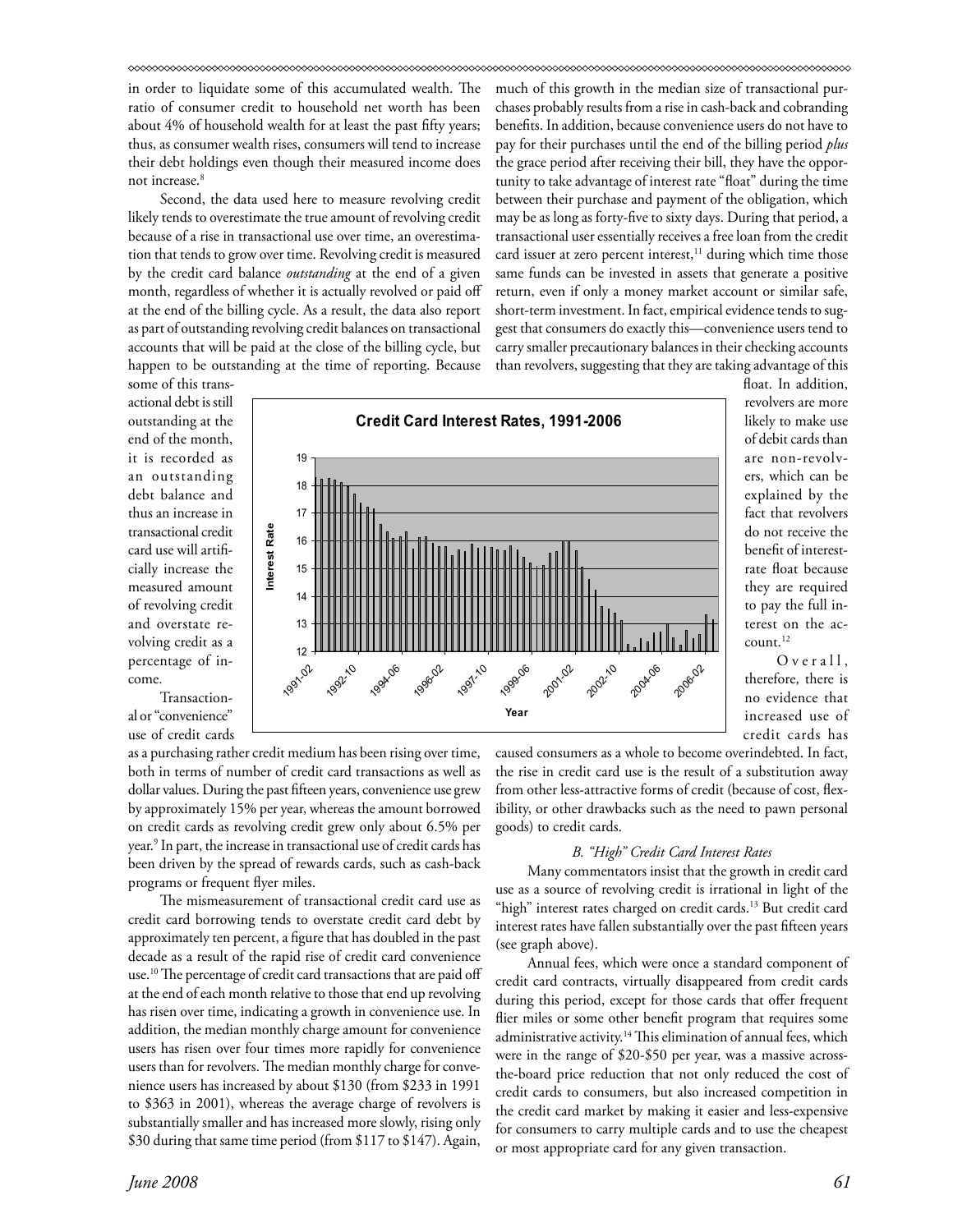This rapid decline in credit card interest rates explains the substitution from other types of consumer credit. Compare credit cards to the closest alternative to credit card borrowing, the traditional short-term unsecured installment loan, such as from a personal finance company. The following figure (top) displays interest rates on 24-month unsecured installment loans

versus credit card interest rates for the past thirty years.

As can be readily observed, the difference between interest rates on short-tem personal installment loans and credit card accounts has narrowed over time. Indeed, in recent years the interest rate on credit card accounts has frequently fallen below that of shortterm personal loans. A recent survey of consumer banking rates in the Washington, D.C., area found the prevailing interest rate on credit cards was 8.16%, whereas the prevailing rate for personal loans was 10.45%.15 Moreover, once up-front initiation fees on personal loans are taken into consideration the overall cost of personal loans is almost certainly higher overall.<sup>16</sup> And this does not even consider the time, in-



term than those who revolve smaller balances.18 By contrast, those who do not revolve balances tend to focus on other aspects of credit card contracts, such as whether there is an annual fee, the grace period for payment, or benefits such as frequent flier miles. In fact, consistent with the observation of more aggressive interest rate shopping by revolvers, those who revolve bal-

ances are charged *lower* interest rates on average than those who do not.19 Empirical evidence indi-

cates that credit card interest rates also generally reflect changes in the riskiness of credit card lending. Thus, when credit card chargeoffs increase, t h e s p r e a d charged between the underlying cost of funds and the interest rate rises.20

Furthermore, credit card interest rates have become less "sticky" over time, indicating that technological and risk-scoring innovations as well as more flexible risk-based pricing (as detailed below) has made credit cards even more responsive to competitive pressures. Accord-

convenience, and more limited usefulness of a personal finance loan, or the more flexible repayment option of credit cards. According to one survey conducted by the Federal Reserve, 73% of consumers report that the option to revolve balances on their credit cards makes it "easier" to manage their finances versus only 10% who said this made it "more difficult."<sup>17</sup>

197282 1976-06 1970 1982-02 1985-06 1988-10 1992-02 1995-06 1998-10 20202 2005-06

This decline in credit card interest rates has resulted from robust competition in the credit card market and savvy shopping by consumers. Survey evidence indicates that consumers who revolve credit card balances are extremely likely to be aware of the interest rate on their credit cards and to comparison shop among cards on that basis, and those who carry larger balances are even more likely to be aware of and comparison shop on this

ing to the General Accounting Office 93% of the cards they examined in 2005 had variable interest rates—a rise of nine percentage points in just two years.<sup>21</sup> As a result, interest rates on credit cards have become more closely tied to overall interest rates in the economy, as illustrated in the bottom figure.

As can be seen, interest rates on credit cards historically were relatively "sticky," when compared to other types of interest.22 But note in particular that interest rates on credit cards were *equally sticky* throughout the *entire period* of 1972- 1989. The era of the 1970s, of course, was an era of dramatically *increasing* interest rates—essentially the mirror opposite of the falling interest rates of the 1980s. During the period 1972- 1982, the federal funds rate rose form a monthly low of 3.29%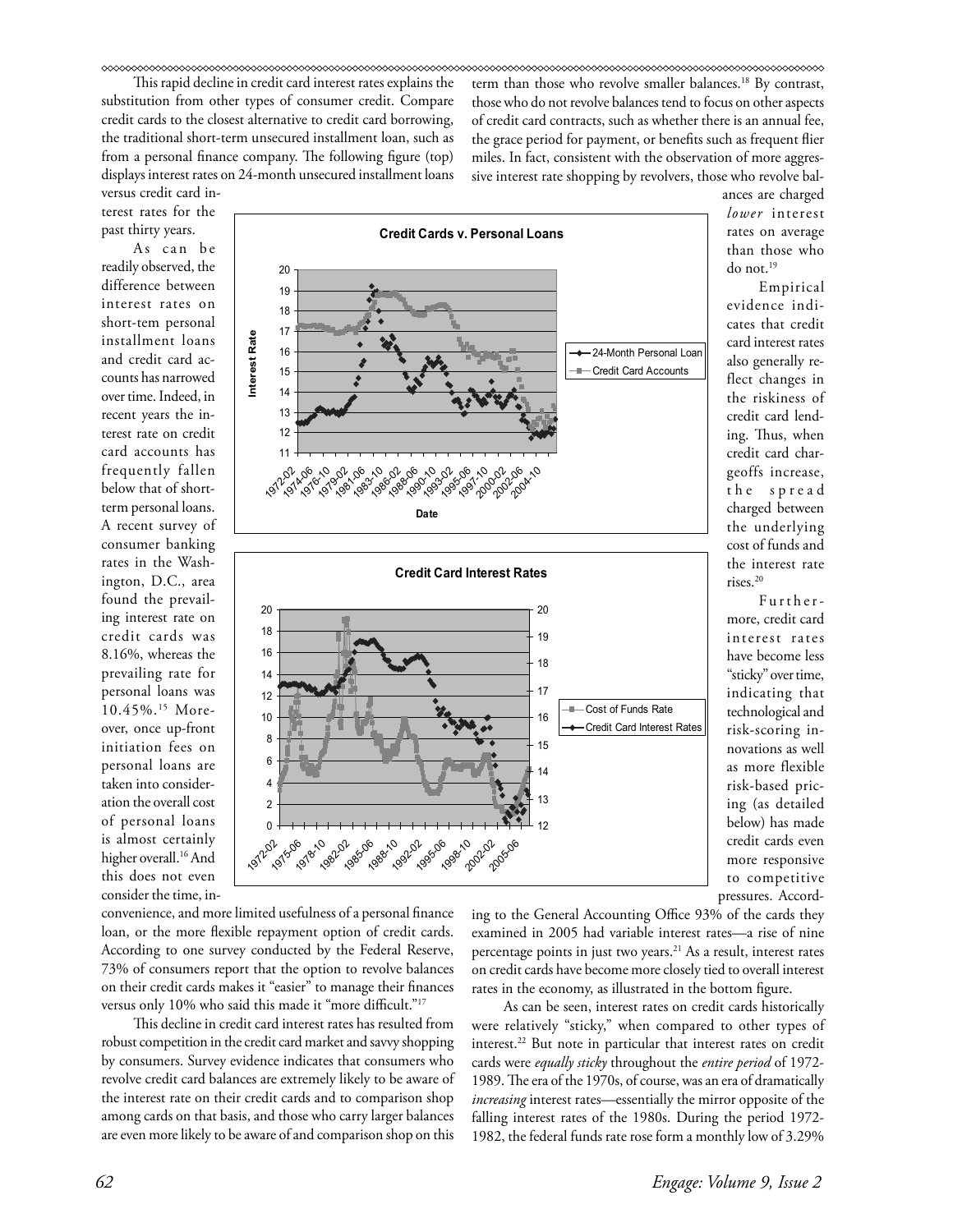in February 1972 to a high of 19.10% in June 1981. Annual averages ranged from 4.43% in 1972, steadily increasing to 16.38% in 1982, before they started falling again. Thus, credit card interest rates were *also* sticky during the 1970s and early-1980s despite a *rising* cost of funds rate. Regardless of whether the cost of funds rate is rising or falling, for a period of twenty years the interest rate on credit cards has remained relatively constant, until the decline in interest rates in recent years. If credit card issuers were reaping large profits off the "spread" between the cost of funds and interest rates in the 1980s, they by definition were suffering equally large losses during the 1970s and the early 1980s. In fact, during this period, the average return on credit card operations was lower than for other sectors of banking activity. So, in general, whether the cost of funds rate has been rising or falling, interest rates on credit cards have been much less responsive to changes in the cost of funds than have other forms of consumer credit.

In recent years, however, credit card interest rates became much more responsive to changes in the cost of funds rate during this period. Beginning with the final quarter of 1994 to the present, the interest rates on credit cards became tied much more closely to the cost of funds rate rose, and for credit card accounts actually assessed interest, the fit is even tighter, again likely reflecting the higher emphasis placed on this term by revolvers when shopping for cards.<sup>23</sup>

On the whole, therefore, there appears to be no evidence of any market failure with respect to interest rates on credit cards. Competition and increasingly sophisticated consumer choice have brought about lower and more responsive interest rates over time. Alternative types of consumer credit offer similar interest rates, but often higher fees and more inconvenience than do credit cards.

## *C. Fees and Other Price Terms*

Interest rates on credit cards have fallen and become more flexible during the past decade, but during that same time period late fees, overdraft fees, and other fees have risen in frequency and amount. These fees remain only a relatively small percentage of issuers' revenues, however, only amounting to about 10% of issuers' revenues, whereas interest payments still amount to about 70% of revenues.<sup>24</sup> The remainder of revenue is generated by merchant discount fees and the like. Moreover, although the GAO was able to find some isolated instances where assessment of these fees imposed an undue hardship on particular consumers, it was unable to find any systematic evidence of categorical abuse or misuse of these fees.

This increased use of penalty fees arose during the same time period that credit card interest rates both became lower and more flexible. This does not appear to be a coincidence. Evidence indicates that, in general, these fees are risk-based fees triggered by actual borrowing behavior and when used in combination with interest rates provides issuers with greater flexibility in pricing credit terms than relying on interest rates alone. Interest rates are generally an *ex ante* before the fact estimate of a given borrower's likelihood of default. Late fees, over-limit fees, and other similar fees, by contrast, are more tightly tied to the borrower's exhibited risky behavior. The only systematic empirical study of these fees of which I am aware concludes that these fees are risk-based and complement interest rates for efficient risk pricing.<sup>25</sup> Massoud, Saunders, and Scholnick find, for example, that a one standard deviation in bankruptcy per capita leads to an increase in penalty fees of \$0.62 to \$1.31. Similarly, a one standard deviation change in the chargeoff ratio was found to change late fees in a range of \$4.35 to \$7.57. In addition, they find that a 1 basis point reduction in card interest rates will result in an increase in penalty fees of between 0.88 and 4.11 cents. Thus, in their study, a one standard deviation in credit card interest rates (273 basis points) was estimated to change late fees by \$2.40. Moreover, they found no evidence that assessed penalties were larger for low-income borrowers.

The increased use of risk-based fees has occurred at the same time as increased variable-rate pricing on credit cards, as the combination of these two pricing mechanisms is evidently more efficient than interest rates alone. In addition, it appears that consumers who pay these fees are not surprised by their existence, but are aware of them before they enter into the transaction that triggers the fee.<sup>26</sup>

In addition, if credit card penalty fees were actually some sort of new form of consumer abuse, rather than simply a more accurate pricing scheme, then this tradeoff between higher risk-based fees and lower interest rates would result in larger economic rents or "economic profits" to the banking industry. In fact, return on assets has been largely constant for credit card banks over the past two decades, even though there has been a steady rise in the returns of other commercial banks.<sup>27</sup> Thus, during the early days of credit cards, issuers relied heavily on annual fees that were assessed on all cardholders, regardless of risk. During the 1990s, issuers phased out widely-disliked annual fees and moved toward greater emphasis on interest rates that were more closely tied to borrower risk. The gradual increase in the use of risk-based fees to supplement interest rates has made credit pricing reflect risk still further. This suggests that the transition to more risk-based pricing has come about through market competition, resulting in more efficient pricing of credit terms to consumers. First, there was a general phasing out of annual fees and greater emphasis on interest rates, then recent years has seen a gradual increase in the use of penalty fees to further more closely tailor price to cardholder risk.

# **II. Cost-Benefit Analysis and Unintended Consequences**

Available evidence indicates that the credit card market is competitive and responsive to consumer choice. Understanding the economics of the credit card market therefore raises serious challenges for any proposals to heighten regulation of the credit card market. In fact, misguided regulation can have serious unintended consequences that will end up reducing consumer welfare; thus, any proposal for additional regulation should be studied carefully to ensure that the benefits of any such regulation exceed the costs, including any unintended consequences that such regulation is likely to spawn. In addition, it would be wise to examine the continuing relevance and utility of existing regulations before proposing new regulations.

There are three basic manners in which credit can be regulated: substantive regulation, disclosure regulation, or market and common law "regulation." Each has costs and benefits.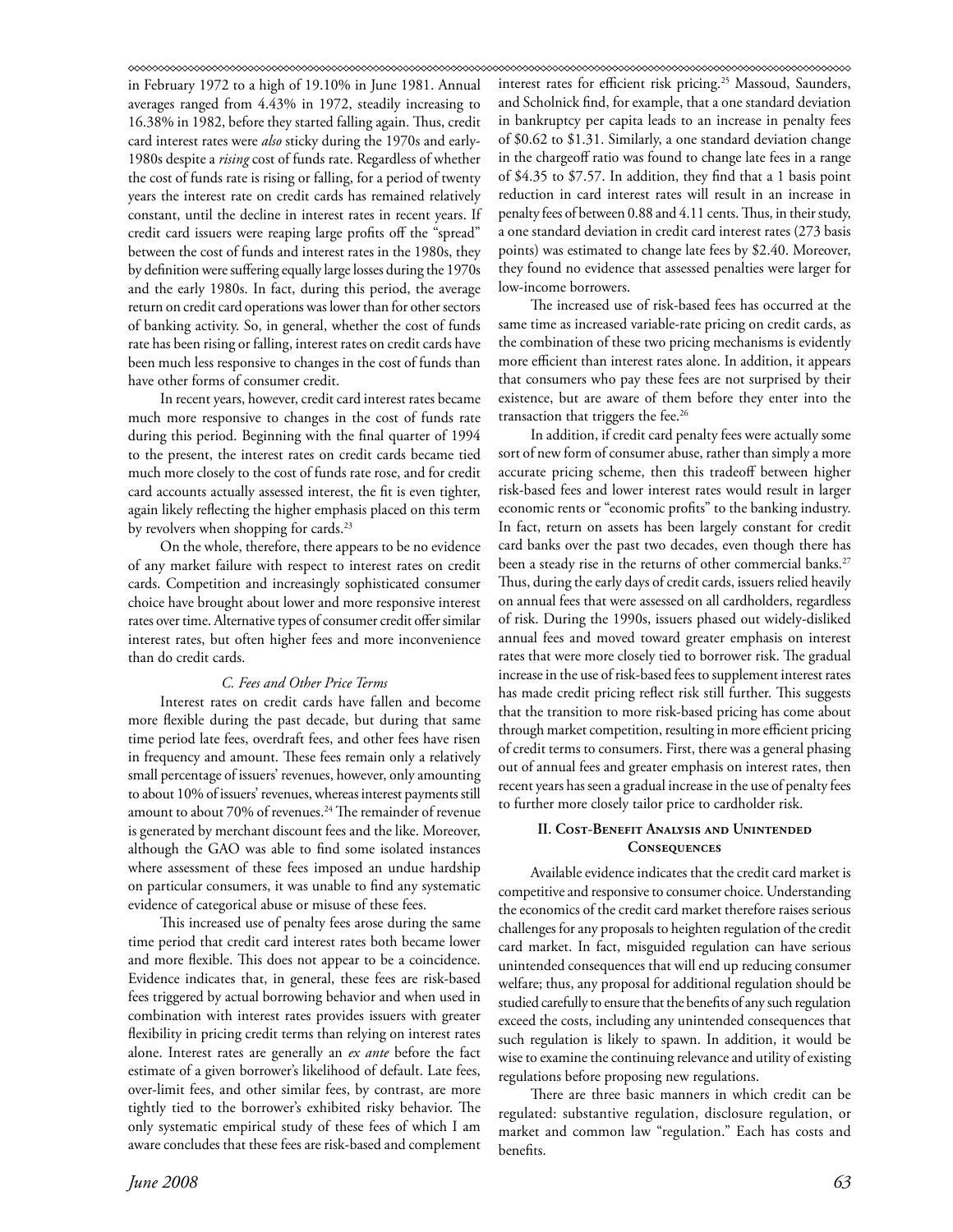# *A. Substantive Regulation*

The oldest and hoariest type of regulation of consumer credit is substantive regulation of credit terms, such as usury restrictions that cap the rate that can be charged on interest rates. Substantive regulation of terms is generally frowned upon today, as thousands of years of economic history have generally demonstrated that the costs of substantive regulation generally exceed any benefits that it would generate.

In particular, there are three predictable unintended consequences that result from substantive regulation of consumer credit terms: (1) term substitution and repricing, (2) product substitution, and (3) rationing. Each of these three would likely manifest themselves in response to efforts to place new regulations on credit cards.

*(1) Term Substitution and Re-pricing:* Credit card contracts are complicated, multiple-term contracts. Term substitution refers to the phenomenon that regulation of some terms of this multiple-term contract will cause issuers to adjust other terms in order to reach the market clearing "price." Even in the relatively short history of credit cards, history is littered with examples.<sup>28</sup> Prior to the Supreme Court's decision in *Marquette National Bank v. First of Omaha Corp.*, 29 most consumer credit card contracts were governed by usury restrictions that capped the interest rate that could be charged on credit cards. As interest rates generally rose during the 1970s, this rate ceiling meant that card issuers could not charge a market rate of interest on their consumer loans. The era witnessed a number of offsetting term re-pricing adjustments by credit card issuers, all of which almost certainly made consumers worse off. First, issuers imposed annual fees on all cards to make up for the shortfall from the inability to charge a market rate of interest. Not only was this an inefficient pricing mechanism because it wasn't calibrated to borrower risk, it also forced transactional users of credit cards to subsidize revolvers who were able to borrow at the sub-market interest rate. Similarly, retailers would bury their credit losses by marking up the price of the goods they sold on credit; for instance, states with stricter usury ceilings also had higher retail prices for appliances. Usury restrictions also had a number of other unfortunate negative impacts on consumers. Customer benefits were lower in states with stricter usury ceilings, such as shorter banking hours and the elimination of other services such as free Christmas gift wrapping at department stores. Moreover, this term substitution also had the effect of making credit more heterogeneous in nature, making it more difficult and expensive for consumers to compare prices and shop. Most notably, annual fees made it more expensive for cardholders to carry more than one card, thereby making it difficult to switch from one card to another that presented a better deal.

The immediate aftermath of *Marquette* was the opportunity for credit card issuers to charge a market rate of interest for their products. In turn, this led to the rapid elimination of annual fees, which were no longer necessary to offset regulatory caps on interest rates. In turn, this enabled greater competition and consumer choice, which eventually resulted in a fall in a proliferation of card variety, lower interest rates, and heightened competition. According to a study by Thomas Durkin of the Federal Reserve, 90% of consumers report that they are "Very" or "Somewhat Satisfied" with their credit cards.<sup>30</sup> Given the ease

of comparison shopping and the wide variety of cards in the marketplace, it should not be surprising that most consumers have found products and issuers with which they are largely satisfied.

Empirical evidence strongly suggests that efforts to place substantive limits on credit card pricing today would likely generate similar offsetting term substitution. As noted, empirical evidence indicates that penalty fees imposed by credit card issuers are generally tied to consumer risk and as a result have an offsetting effect on interest rates. Any regulatory efforts to cap or otherwise regulate late fees, overlimit fees, and the like, would therefore almost certainly lead to increased interest rates for all consumers, or other offsetting adjustments in credit contract terms. It is not readily apparent why regulators would seek to impose a regulatory scheme that forces responsible and less-risky borrowers to pay higher interest rates to subsidize irresponsible and risky borrowers who pay their bills late or exceed their credit limits. This cross-subsidization is especially unfair to low-income but responsible borrowers who would otherwise be lumped into the same interest rate category as these other borrowers. In fact, the GAO Report indicates that at least one credit card issuer is experimenting with a credit card that would eliminate all penalty fees—but in exchange would impose a much higher interest rate (above 30 percent) if the cardholder pays late or otherwise defaults on the terms of the card.<sup>31</sup> Thus, while there appears to be some isolated instances of penalty fees run amuck, blanket regulatory limitations on these fees will likely make credit card pricing less efficient and harm overall consumer welfare.

*(2) Product Substitution:* Notwithstanding the ability of credit card issuers to readjust uncontrolled terms of the credit card contract to try to price credit efficiently, in some situations the inability to charge efficient risk-based prices will make it impossible to extend credit card credit to some borrowers. Nonetheless, Americans need access to credit to deal with life's surprises, such as the need for unexpected car repairs, medical bills, to furnish a new apartment, or simply for a student to buy an interviewing suit to seek a job. If these individuals are unable to get access to credit cards, experience and empirical evidence indicates that they will turn elsewhere for credit, such as pawn shops, payday lenders, rent-to-own, or even loan sharks.<sup>32</sup> As noted above, there is no evidence that more widespread access to credit cards has worsened household financial condition because this growth in credit has been a substitution from other types of consumer credit.

It is hard to see how a college student or any young American is made better off by being denied a credit card and thus forced to furnish her apartment through a rent-to-own company. Nor is it readily apparent to me how a lower-income family who needs schoolbooks or a clarinet for their child is made better off by being forced to borrow from a payday lender or pawn shop to make ends meet. The young and the poor already have fewer and less-attractive credit options than middle class families—restricting their credit options still further by making it even more difficult for them to get access to attractive credit on competitive terms does not seem to be a plausible way of making their lives better.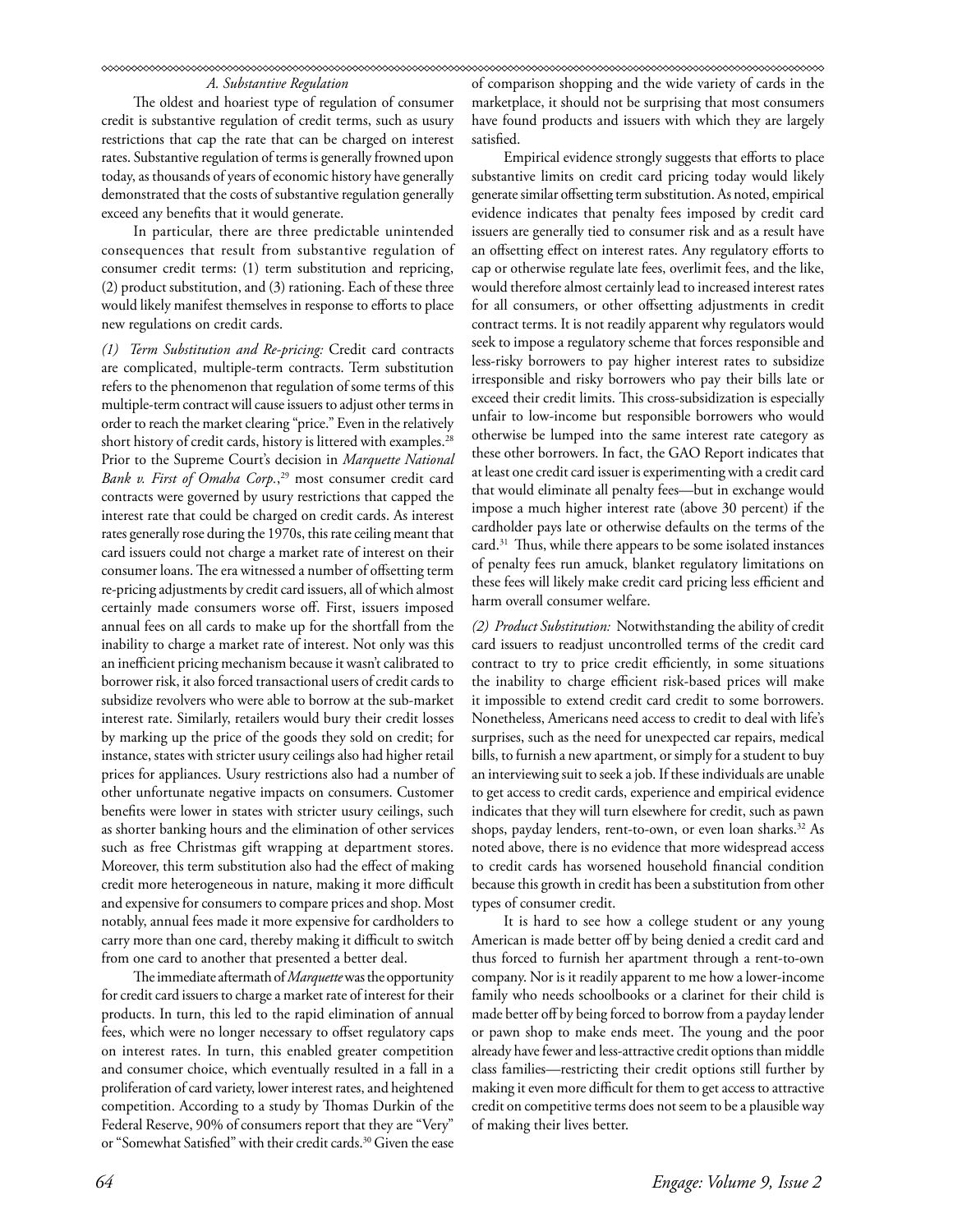*(3) Rationing:* Finally, if issuers are unable to re-price terms so as to reach a market-clearing price for all consumers, and those consumers are unable to get needed credit from pawn shops, loan sharks, and other less-attractive lenders, the eventual result will be that some Americans will lack access to much-needed credit. This is the well-established finding of thousands of years of economic history, going back at least to Ancient Greece. What of the person who needs access to credit to repair a broken transmission so that he can get to work? In the end, at least some consumers are going to be forced to survive without credit that will allow them to repair their car, buy braces for their children, or Christmas presents for their relatives. Simply wishing that he could have access to credit on terms favored by regulators will not make it so and it is not clear what policy benefit is gained by pretending otherwise.

## **III. Disclosure Regulation**

The drawbacks of substantive regulation of consumer credit terms are well-understood. As a result, it has become increasingly common to mandate certain disclosures, rather than to impose substantive regulations on consumer credit. Evidence suggests that some disclosures, like the requirement of disclosing the APR for credit card loans, has tended to facilitate consumer awareness of competing credit offers and thus to shop for the best deal available.<sup>33</sup>

But as with substantive regulation, there is a trade-off to increased mandatory disclosures. Consumers have limited attention for reading disclosures and issuers have limited space and expense for making disclosures. Thus, mandating some disclosures necessarily makes it more difficult to disclose fully other card terms that some consumers may care more about or may make it more difficult for consumers to find the information that they care about.

For instance, approximately half of American consumers do not revolve a balance on their credit cards. For those consumers, the APR is a completely irrelevant term in shopping for and using a card. And the evidence suggest that in fact transactional users of credit cards pay much less attention to the APR and Finance Charge than do those who revolve balances (and the larger the balance the more attention is paid).<sup>34</sup> Transactors generally care more about other aspects of cards, such as grace periods, benefits (such as car rental insurance or purchase price protection), and any rewards they offer (such as frequent flier miles or cash back). Although requiring disclosure of information of interest rates is certainly useful for those who shop on that basis for the other half of card users who do not revolve balances it is simply unnecessary clutter that makes it more difficult for them to locate the information that they want from a card issuer.

Moreover, experience demonstrates that once disclosures are mandated, they become very difficult to update in light of changing circumstances. This can be a particular problem in rapidly-evolving markets such as the credit card market. For instance, the "Schumer Box" requires disclosure of useless or trivial information such as the amount of the minimum finance charge, which according to the GAO Report, was typically about 50 cents. Other mandatory disclosures, such as the method for computing balances, may be too complicated or of little importance to most consumers in choosing among

Nonetheless, trivial, outdated, or irrelevant disclosures are given the same importance as other more important terms, and newly important terms are difficult to disclose at all. For mandatory disclosures to be an effective tool for facilitating consumer choice, rather than a counterproductive distraction and threat of information overload, regulators must be committed to updating them swiftly and regularly in order to keep up with rapid changes in the market and consumer preferences.

Still another problem with the actual practice of disclosure regulation is the apparent effort to use disclosure regulation as a "back door" version of substantive regulation, to try to guide consumers in the "right" direction. Thus, although it is recognized that usury restrictions are counterproductive, it is implicitly assumed that forcing disclosure of the "high" rate of interest will shock consumers into moderating their credit use, along the lines of "If consumers *only knew* how much they were paying in interest, they would borrow less." A related problem is mandating disclosures in order to advance some political or social goal, rather than to facilitate careful and responsible consumer borrowing. Thus, Congress recently mandated the disclosure of the amount of time it would take to pay off a cardholders existing balance assuming that only the minimum payment were made. Federal Reserve economist Thomas Durkin estimates that this disclosure actually will be useful to only 4% of cardholders who state that they actually intend to stop adding new charges to the card and to repay their balance by making only the minimum payment.<sup>36</sup> Although this disclosure effects a very small number of consumers—who could otherwise get the same information simply by calling their credit card issuers—it will necessitate still further expense by cardholders and further increase the costs to consumers of locating the information that they actually care about. Properly implemented, standardized disclosure may facilitate autonomous consumer choice by making it easier for consumers to comparison shop among credit products. But efforts to use disclosure as a back door version of substantive regulation is likely to be ineffective at bringing about the desired substantive outcome, while simultaneously failing to provide the useful information to consumers that disclosure regulation should produce.

Finally, according to another study by Durkin, two-thirds of credit card owners find it "very easy" or "somewhat easy" to find out information about their credit card terms, and only six percent believed that obtaining this information was "very difficult." Two-thirds of respondents also reported that credit card companies usually provide enough information to enable them to use credit cards wisely and 73% stated that the option to revolve balances on their credit card made it "easier" to manage their finances versus only 10% who said this made it "more difficult." Finally, 90% of credit card owners were "Very" or "Somewhat Satisfied" with their credit cards, versus only 5% who were "Somewhat Dissatisfied" and only 1%-or one out of 100-who were "Very Dissatisfied."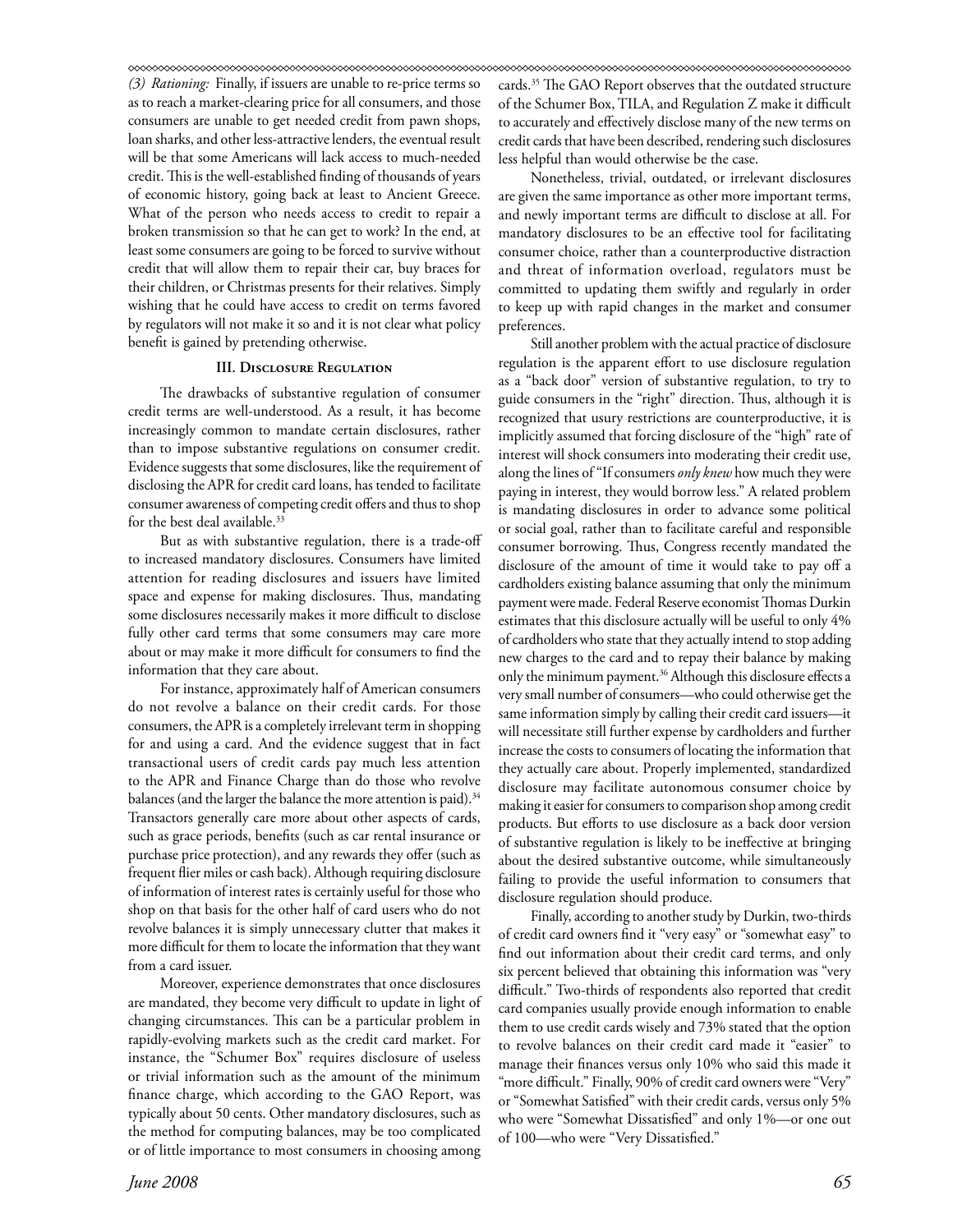In short, consumers seem overwhelmingly satisfied with their credit cards, the information they receive from credit card issuers, and ease with which they can get information about their cards. Credit card issuers appear to have the incentives to provide timely and accurate information to consumers, and by all accounts appear to be doing so.

## **IV. Market Competition and Common Law as REGULATION**

It must also be kept in mind that market competition is a form of regulation as well. The credit card market is extremely competitive, with thousands of issuers constantly competing to woo consumers with better offers. Consumers routinely carry as many as four credit cards in their wallets, ready to switch immediately to the card that offers a more attractive package of benefits and terms. In such a market, it is unlikely that oppressive or unfriendly contract terms would last, and in fact this seems to be the case. The GAO Report found, for instance, that only three of the twenty-eight cards that they examined had "universal default" clauses in 2005.<sup>37</sup> The GAO Report also found that between 2003 and 2005 only a minority of credit card issuers used the so-called "double-cycle billing method" of calculating finance charges and even those issuers have eliminated that scheme today.<sup>38</sup> In addition, only 2% of cards charge annual fees, and virtually all of them provide some rewards program in return. In fact, annual fees traditionally have been the cost of credit cards most despised by consumers—in fact, when annual fees were first implemented in the 1970s, consumers cancelled 8% of their credit cards immediately.<sup>39</sup>

In addition, courts have used traditional common law rules and contract remedies to punish fraudulent or deceptive practices by card issuers. This has been quite efficacious in protecting consumers and raises further questions about the need for additional regulation.

Thus, although issuers may try to impose on consumers a variety of disagreeable terms, the ease with which consumers can shift from one card to another, and the heated competition among issuers for consumer loyalty, renders such a scenario relatively implausible. Whether annual fees, universal default clauses, or "double-cycle billing," the market appears to be quite self-correcting in terms of delivering to consumers the credit card products that they desire—which explains the 90% positive satisfaction rate described above.

## **Endnotes**

1 *See* Zywicki, Bankruptcy Law and Policy, ch. 3.

2 Wal-Mart recently announced, for instance, that it was terminating its once-popular layaway program. Like other major department stores, Wal-Mart acknowledged that this form of credit had become irrelevant because of widespread access to credit cards. Unlike layaway, purchasing goods using a credit card permits the consumer to use the goods while paying them off, whereas under layaway the store keeps the goods until they are paid for.

3 See Thomas A. Durkin, *Credit Cards: Use and Consumer Attitudes*, 1970– *2000*, 86 Fed. Res. Bull. 623 (2000).

4 Alan Greenspan, Understanding Household Debt Obligations, Remarks Given at the Credit Union Nat'l Ass'n 2004 Gov'tal Affairs Conf. (Feb.

23, 2004), *available at* http://www.federalreserve.gov/boarddocs/speeches/2004/20040223/default.htm.

5 *Accord* Bd. of Governors of the Fed. Reserve, Rep. to Congress on Practices of the Consumer Credit Industry in Soliciting and Extending Credit and their Effects on Consumer Debt and Insolvency 5 (June 2006).

6 *Id*. at 13.

7 Wendy M. Edelberg & Jonas D. M. Fisher, *Household Debt*, Chi. Fed. LETTER, Nov. 1997, at 1, 3 (1997); see also id. at 4 ("[I]ncreases in credit card debt service of lower-income households have been offset to a large extent by reductions in the servicing of installment debt."); Arthur B. Kennickell et al., *Family Finances in the U.S.: Recent Evidence from the Survey of Consumer Finances*, 83 FED. RES. BULL. 17 (1997) (noting that the share of families using installment borrowing fell between 1989 and 1995 as a result of increased use of mortgages, credit cards, and automobile leasing); Glenn B. Canner & James T. Fergus, *The Economic Effects of Proposed Ceilings on Credit Card Interest Rates*, 73 FED. RES. BULL. 1, 4 (1987) (noting that rise in credit card use may have been the result of "a substitution of credit card borrowing for other types of installment credit that do not provide flexible repayment terms").

8 See Thomas A. Durkin, Comment, *in* THE IMPACT OF PUBLIC POLICY ON CONSUMER CREDIT 36, 40 (Thomas A. Durkin & Michael E. Staten eds., 2002).

9 Kathleen W. Johnson, *Convenience or Necessity? Understanding the Recent Rise in Credit Card Debt*, Finance and Economics Discussion Series, Fed. Reserve Bd., 2004-47.

## 10 *See id.*

11 Technically the interest rate is slightly negative because of the time value of money.

12 Jonathan Zinman, *Why Use Debit Instead of Credit? Consumer Choice in a Trillion Dollar Market*. Brown and Plache find that 62 percent of revolvers who acquired a general purpose debit card actually used that card whereas only 37 percent of nonrevolvers used their debit card. *See* Tom Brown & Lacy Plache, *Paying with Plastic: Maybe Not So Crazy*, 73 U. CHICAGO L. REV. 63, 84 (2006).

13 Note that if the interest rates really were higher on credit cards than on the types of credit that they supplant, then one would expect this to be reflected in a higher debt-service ratio, which as we have just seen, it is not.

14 U.S. Gen. Accounting Office, Credit Cards: Increased Complexity in Rates and Fees Heightens Need for More Effective Disclosures TO CONSUMERS 23 (2006). The GAO Report noted that some cards offered rewards but still did not charge annual fees.

15 The *Washington Times* reports area consumer banking rates each Friday. Data is drawn from those published reports.

16 Brito and Hartley reported, for instance, "A senior bank officer told us that the costs to the bank of processing a loan are so high that they cannot afford to make a loan of less than \$3,000 for one year except at interest rates *above* those charged on credit cards." They also note, "inquiries in Houston in February 1992 revealed rates ranging from 17 percent and a \$100 fixed fee for a collateralized 1-year loan at a branch of a major national finance company to over 50 percent for small loans (\$300 maximum) at a local finance company." In short, bank loans of similar size and duration "either do not exist or are available only at terms more onerous than those offered by credit card issuers." By contrast, credit cards generally require no application fee and no minimum loan size. *See* Dagobert L. Brito & Peter R. Hartley, *Consumer Rationality and Credit Cards*, 103 J. Pol. Econ. 400, 402 (1995).

17 Durkin, *supra* note 3, at 623.

18 See Thomas A. Durkin, *Credit Card Disclosures, Solicitations, and Privacy Notices: Survey Results of Consumer Knowledge and Behavior*, FEDERAL RESERVE Bulletin, at A109 (2006).

19 Tom Brown & Lacey Plache, *Paying with Plastic: Maybe Not So Crazy*, 73 U. Chicago L. Rev. 63 (2006).

20 *See* Adam B. Ashcraft, et al., *The Bankruptcy Abuse Prevention and Consumer Protection Act: Means-Testing or Mean Spirited?* Working Paper, Federal Reserve Bank New York (Dec. 19, 2006).